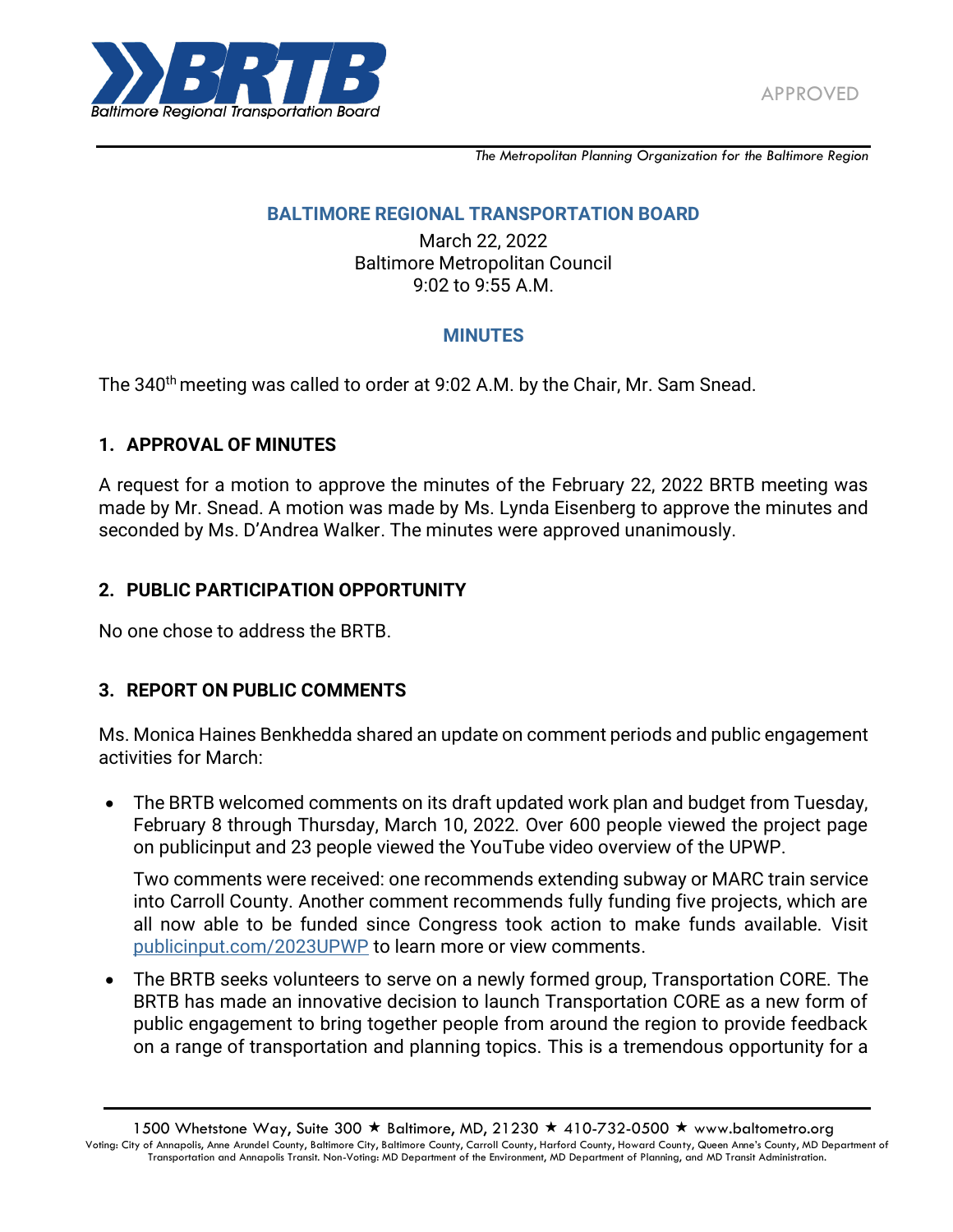diverse group of 30-50 stakeholders to be uniquely engaged in the regional planning process and serve as a sounding board for regional decision-makers and planning staff.

A key goal is to provide the public the chance to weigh in on how the BRTB approaches project planning, the prioritization of projects and initiatives, and how it approaches public involvement. Another goal of the CORE is to expand our reach beyond BRTB committees and long-time partners to make sure that rural, suburban and urban communities and business interests from across the Baltimore region are represented. Lastly, CORE members will serve as local "eyes and ears" about transportation throughout the region and raise new and emerging concerns and issues to BRTB/BMC's attention.

Visit [baltometro.org](http://baltometro.org/) to learn more or apply. Applications are due April 15, 2022.

 Staff are developing a series of educational white papers and surveys to share with the public on a range of topics related to *Resilience 2050* - the regions next long-range transportation plan. Along with each white paper, the public will be asked to share their thoughts through a project website at [publicinput.com/resilience2050whitepapers.](http://publicinput.com/resilience2050whitepapers) This allows the BRTB to hear thoughts and ideas about *Resilience 2050* while it is still in development, which is a more impactful time for consideration and inclusion feedback.

Staff have released two white papers so far: one on project scoring and one on safety. Regarding project scoring, which projects will make it into *Resilience 2050*? That depends on how they score. The first white paper provides details on the methodology that will be used to score candidate projects for *Resilience 2050*.

The second paper focuses on Traffic Safety. Motor vehicle crashes are a leading cause of death in the U.S. *Resilience 2050* places a high priority on improving traffic safety through its goals and project scoring. Read the white paper to learn more about the what the BRTB and I there's are doing to improve traffic safety and get us closer to zero deaths on our regions roadways.

Once you read the white paper, email us your thoughts at:

resilience2050whitepapers@PublicInput.com, leave us a voicemail at 855-925-2801 x9090, or take our survey online at [publicinput.com/resilience2050whitepapers.](http://publicinput.com/resilience2050whitepapers) Additional white papers will be released this winter and spring, where we'll be exploring: The role of freight; Air quality and the Conformity Analysis; and more.

#### *[Handout: Public Involvement Report for March 2022]*

#### **4. REPORT FROM THE TECHNICAL COMMITTEE**

Mr. Joel Gallihue reported the following from the February TC meeting:

 **Maryland Travel Survey** - BMC staff discussed results from the 2018-2019 Maryland Travel Survey (MTS), around Rideshare, both demand and experience. The analysis used regional level data. Below are several highlights: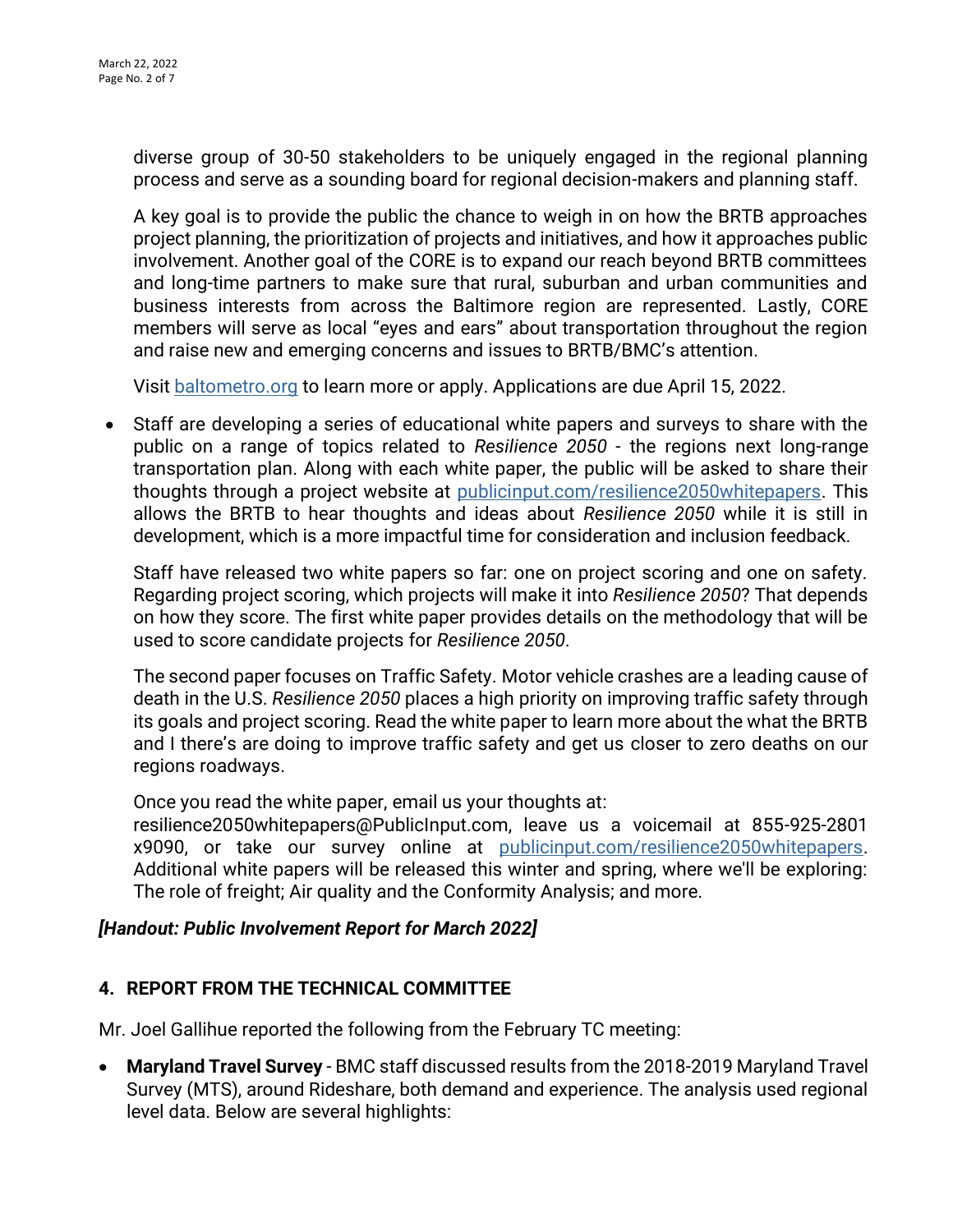- $\circ$  the largest shares of rideshare riders are those 18-44 years old,
- o the largest share of rideshare riders are those with the highest household income of \$150,000 or more,
- o the largest share of rideshare riders were African Americans, and
- $\circ$  the largest share of rideshare trips are trips to work.
- **Air Quality Conformity Methodology Letter** BMC staff reviewed the analysis assumptions and inputs for the upcoming conformity determination. Staff described where in the conformity determination process planning assumptions and inputs are determined.
- *Resilience 2050* **Update** BMC staff reviewed tasks in the upcoming schedule.
	- O The Round 10 socioeconomic forecasts are anticipated to go before the BRTB in mid-2022.
	- O The financial forecast is also in process but needs to be updated to reflect the new infrastructure bill.
	- o The call for projects will be held from April through June 2022, followed by BMC staff scoring in summer 2022 and development of the preferred alternative in fall 2022.
- **UPWP and Local Billing** BMC staff reviewed issues and opportunities around billing local time to tasks in the UPWP.
- In a closed session, BMC staff presented the outline for 30% design of a segment of the Patapsco Regional Greenway which will stretch from Guinness Open Gate Brewery to the Southwest Area Park, all in Baltimore County. This is the last major segment of the greenway and is the longest to date. After a discussion of tasks, TC members approved this project to be released as an RFP.

## **5. PRESENTATION: REVIEW OF ONGOING AND UPCOMING UPWP STUDIES**

Mr. Todd Lang reviewed current and proposed tasks that include input from members. Members are eligible for reimbursement when they document their participation when submitting the quarterly billings. The newest task looks at the local planning process to understand the amount of transportation system impact in the process. Also covered were Pedestrian Infrastructure Assessment, LOTS Bus Stop Assessments, PRG: Sykesville to McKeldin, RTP Corridor Analysis, Transportation Issues in Historic Downtowns, Transportation and Crash Data Dashboards, and TIS – Phase II. Members are also welcome to apply for the inaugural round of TLC grants.

Mr. Lang also touched on tasks for FY 2023 such as the Climate Change Toolkit Phase II.

Mr. Snead was complimentary of the data coming out of the bus stop assessment task currently coming to conclusion.

## *[PowerPoint: Review of Ongoing and Upcoming UPWP Tasks]*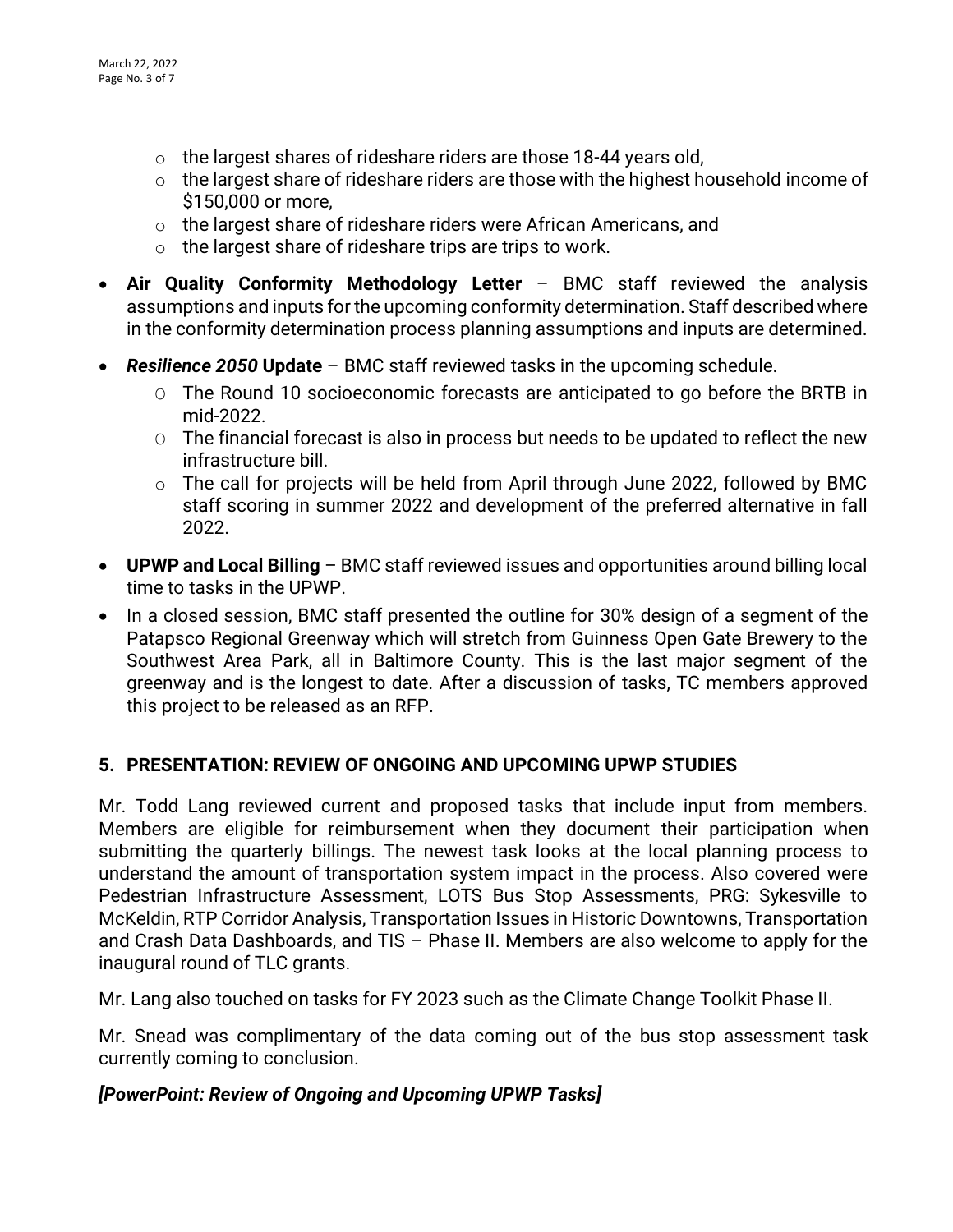# **6. PRESENTATION: MARYLAND STATE FREIGHT PLAN UPDATE**

Ms. Michelle Martin, MDOT TSO, began with the purpose of the freight plan which is to examine existing and projected conditions, and identify policy positions, strategies, and freight projects to improve freight movement efficiency and safety. The last update was in 2017 with revisions. For this update, federal approval is expected in fall of 2022. Highlights of the plan include compliance with federal requirements, a comprehensive overview of freight in Maryland, focus on freight supply chain, identification of policy needs and strategies, identification of freight project priorities and investment plans. The plan is intended to be a collaborative and coordinated effort amongst freight stakeholders.

The focus of the plan is to meet the federal fast act requirements. The Bipartisan Infrastructure Law (BIL) expands upon previous guidance and identifies 17 federally required elements for a state freight plan. Seven items are new, including truck parking facility assessments, supply chain cargo flows, inventory of commercial ports, consideration of multi-state freight compacts, impacts of e-commerce on freight infrastructure, considerations of military freight and focus on enhancing freight resilience and reducing freight environmental impacts.

The plan aims to assess key freight needs to reflect the uniqueness of the different regions in Maryland and balance the broader statewide priorities alongside regional relevancy and interests. Five regions were identified including Western Maryland, Eastern Shore, Southern Maryland, Baltimore Metro area, and Washington Metro area.

Key maps were developed to identify regional needs and projects. Maps include categories such as truck parking needs, congested routes, congested areas, funded and unfunded projects, and truck bottlenecks.

The plan identifies key freight focus areas including freight performance measures, agency and stakeholder perspectives, and regional/statewide freight needs. Freight focus areas will align with federal requirements as well as state freight needs and interests.

The plan also establishes a freight project and investment plan that identifies freight project candidates, funding opportunities and the freight investment plan.

MDOT has been working with MPOs and stakeholders and developed surveys for within Maryland and for surrounding states. MDOT is also working with the State Freight Advisory Committee in the development of the state freight plan.

The freight plan consists of stakeholder outreach, background research, existing plans/programs, performance data, and federal requirements. Within the plan, there are 11 focus areas. These focus areas include safety/security, technology/operations, asset management, congestion, truck parking, supply chains, ports, multistate coordination, ecommerce, military freight, and resilience and environment.

The implementation plan will include projects that focus on TSMO strategies and major capital improvements. Plan strategies will include modeling capabilities, innovative performance management, real-time truck parking information, freight data exchange, freight EV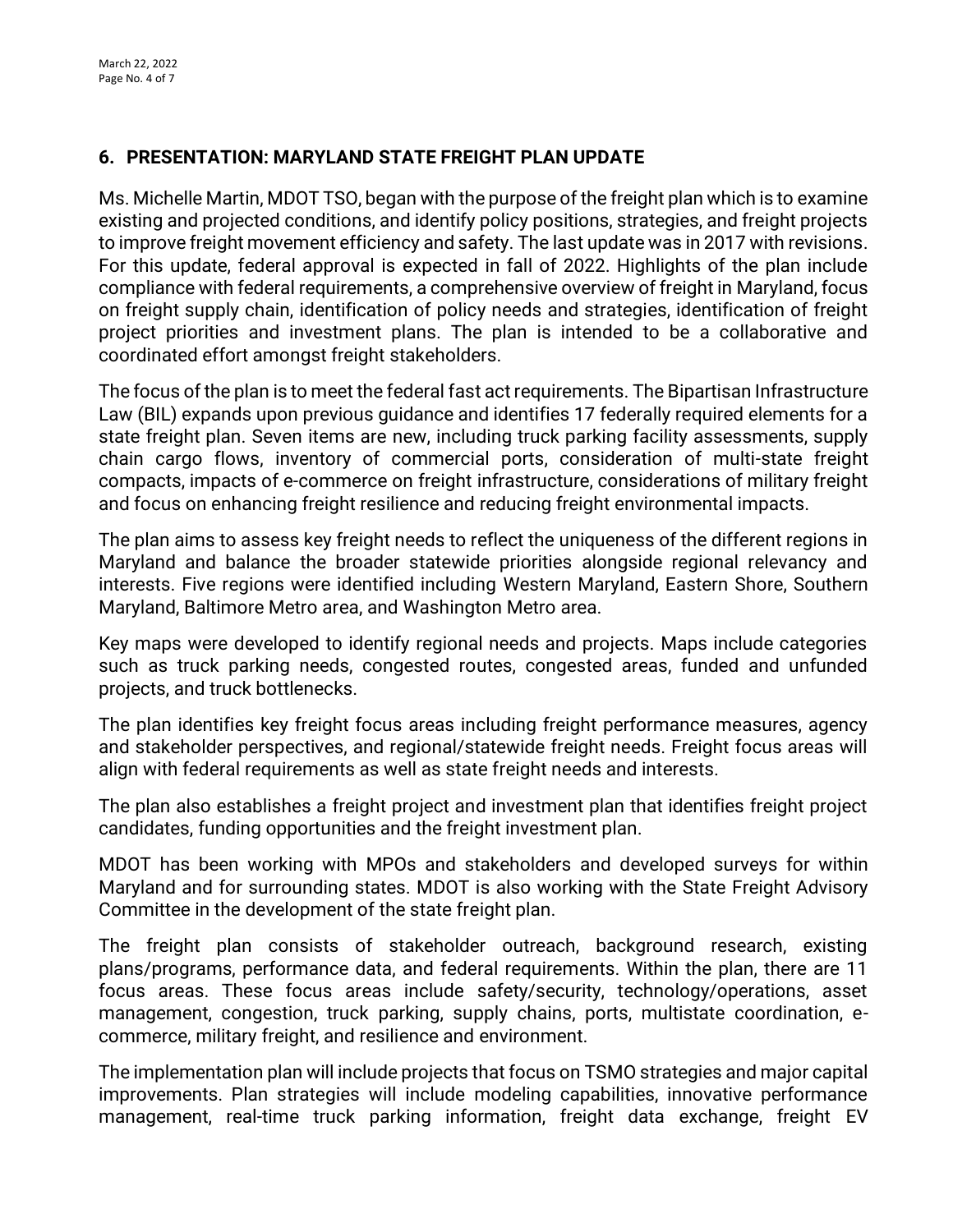considerations, freight CAV, virtual weigh station, inspection equipment upgrades, and truck parking upgrades.

Next steps include expanding critical urban and rural freight corridors, truck platooning, funding opportunities, and continued stakeholder engagement.

There are multiple sources to fund the freight plan initiatives. Some funding opportunities include NHFP, airport infrastructure grant program, HSIP, CMAQ, National Electric Vehicle Infrastructure Program and Railway-Highway Crossing Program as well as many other discretionary grant programs.

The final plan is expected to be complete by the end of 2022.

# *[PowerPoint: Maryland Freight Plan]*

# **7. PRESENTATION: STATUS OF SEVERAL PIECES OF LEGISLATION FROM FEBRUARY**

Mr. Mike Kelly continued his discussion of key bills from the February meeting. Yesterday, March 21 was the crossover deadline where bills must be passed by the chamber of origin or be referred to the Rules Committee. Those bills that have been passed provide us a good sense of what will move ahead.

*Safety*: a Vision Zero bill is moving through both chambers.

*Environment*: MDOT MTA conversion to zero emission buses is moving through both chambers. The Clean Cars Act moved out of the House.

*Funding*: Highway User Revenue (HUR), revenue and distribution moved out of the House. HUR for Baltimore City moved out of the House.

*Funding*: MDOT and Spending Affordability Committee bill passed both chambers.

*Local Bills*: Complete Streets and Safe Routes to School moved out of the House. The East West Transit Corridor moved out of the House. MDOT MTA transit service for City students moved out of the Senate.

*MDOT MTA*: WMATA dedicated funding passed both chambers. The Regional Rail Act passed both chambers. The Greater Baltimore transit governance and funding commission moved out of the House.

*Other*: AN equitable and inclusive TOD bill moved out of the Senate. Both chambers approved a 30-day repeal of gasoline taxes that went into effect March 18<sup>th</sup>.

*[PowerPoint: 2022 Legislative Session Update]*

## **8. OTHER BUSINESS**

There was no other business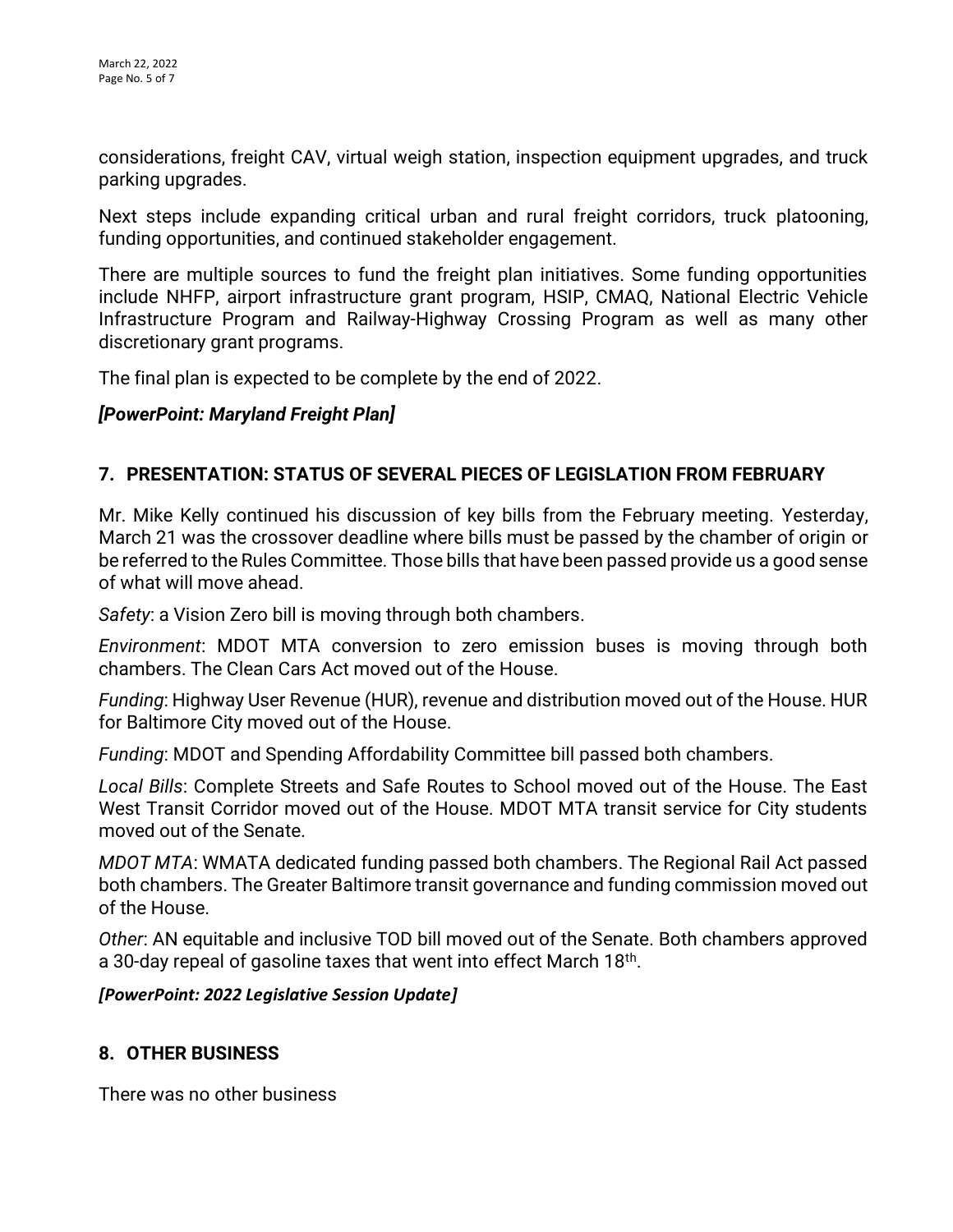March 22, 2022 Page No. 6 of 7

The meeting adjourned at 9:55 A.M.

#### *Members*

Kwaku Agyemang-Duah, Annapolis Transit Kwame Arhin, Federal Highway Administration, Maryland Division Steve Cohoon, Queen Anne's County Department of Public Works Lynda Eisenberg, Carroll County Department of Planning Bruce Gartner, Howard County Office of Transportation Mike Kelly, Baltimore Metropolitan Council Eric Leshinsky, City of Annapolis, Department of Planning Heather Murphy, Maryland Department of Transportation (MDOT) Theo Ngongang, Baltimore City Department of Transportation Alex Rawls, Harford County, Department of Planning Catherine Salarano, Maryland Department of the Environment Sam Snead, Anne Arundel County, Department of Transportation Kate Sylvester, Maryland Transit Administration (MDOT MTA) D'Andrea Walker, Baltimore County Department of Public Works & Transportation Bihui Xu, Maryland Department of Planning (MDP)

#### *Staff and Guests*

Bala Akundi, Baltimore Metropolitan Council (BMC) Asanat Animashuan, MSU student Regina Aris, BMC Javon Barrett, MSU student Quincy Bryant, MSU student Tyson Byrne, MDOT Cindy Burch, BMC Rochelle Carpenter Joshua Cimino, EN Engineering Casey Cox Angelica Daniel, Baltimore County DPW&T Noah Daniels, MSU student Rebecca Deibel, BMC Dylan Djikeng, MSU student X Ezekiel Joel Gallihue, Harford County Kidus Habte Monica Haines-Benkhedda, BMC Don Halligan, BMC Jordan Hendry Petronella James-Okeke, MSU Faculty